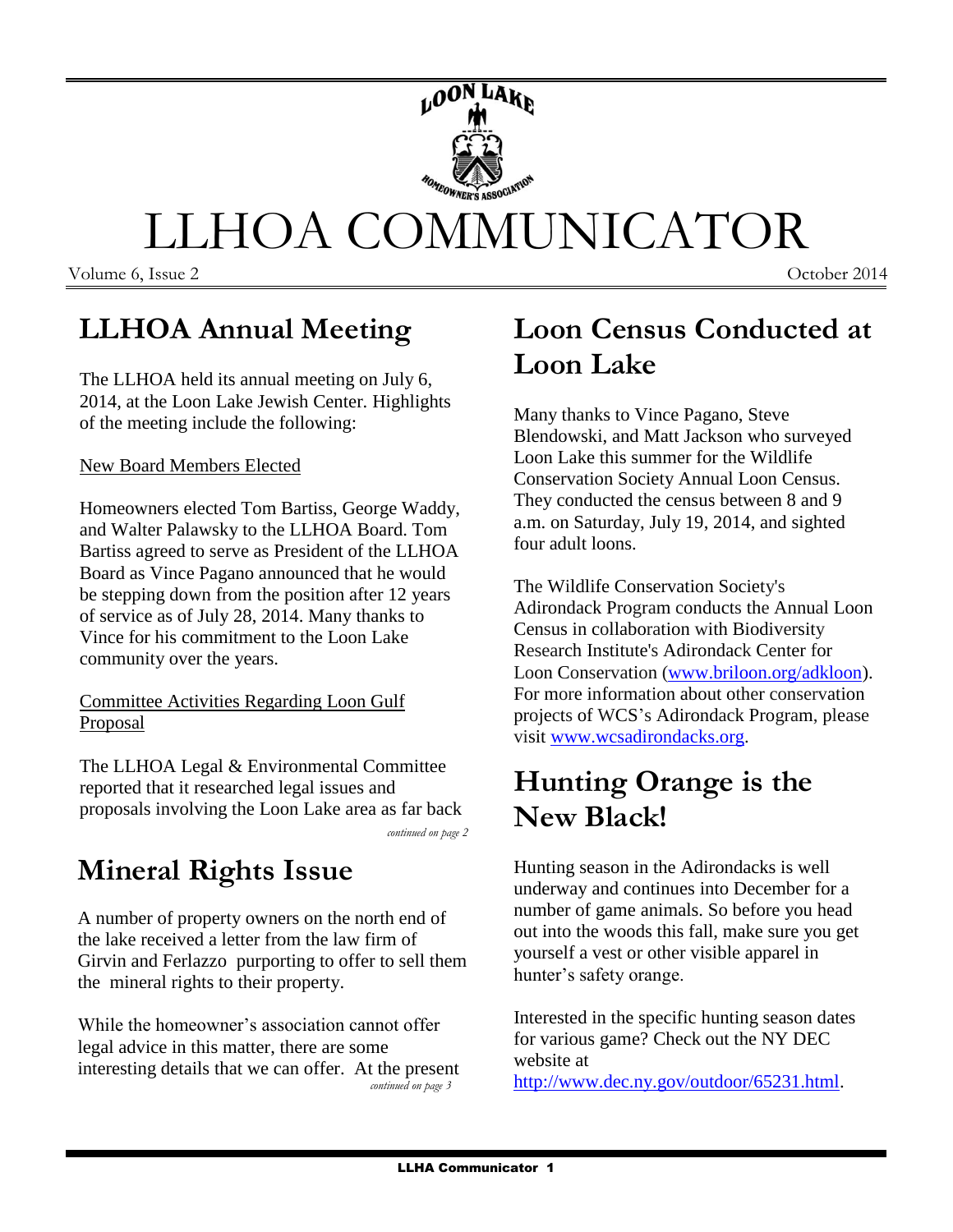as the 1970s. Results of the Committee's Freedom of Information Act requests over the last year reveal no new Loon Gulf communications with the APA. Also, the Committee met with environmental engineers and a lawyer who specializes in similar property development cases.

The homeowners voted at the July 6 meeting to authorize the Board to solicit the approximately \$25,000 funds anticipated to engage initial legal and environmental analysis should the LLHOA need to respond to major development on Loon Lake.

# **Hat & T-Shirt Offering**

Join your fellow Loon Lakers in collecting a super cool T-Shirt with the Loon Lake emblem on it. LLHA t-shirts and hats are available for donations as follows:

\$15 each plus \$4.00 packaging and shipping.

or Green T--shirt sizes: S, M, L, XL, XXL. Colors: White,

Hats: 1 size fits all, tan or green

Check or Money order only.

Send requests to: **LLHA Order Dept. PO Box 219, Vermontville, NY 12989**



## **ADKs Near and Far**

#### New NYSDEC Saranac River Fishing & Camping Site

No need to drive far to fish and camp in the midst of pristine Adirondack wilderness. Earlier this year, the NYSDEC established a new public use site along the Saranac River just minutes from Loon Lake. Accessible from Goldsmith Road, this recent Sable Highlands Conservation Easement offers a campsite, fishing platform, picnic table, firepit with grill, and privy. Beginning at the trail register and parking area the easy half mile trail makes a short sweep through meadowland and continues northwest through a magical faerie realm of Adirondack coniferous forest. It's a great walk even if you aren't planning to fish and stay the night.

Parking for the Saranac River campsite and fishing platform is located on the north side of Goldsmith Road, approximately 1.8 miles from Route 3 and four miles from County Route 26. The parking area is marked with a DEC sign. For more information about public use areas near Loon Lake visit Sable Highlands Conservation Easement on the NYSDEC website <http://www.dec.ny.gov/lands/71173.html> Source: ADKWHALER's Loon Lake News, June 28, 2014 posting.

#### Wildlife Up Close and Personal

If you are eager to see and learn more about woodland and other creatures, visit the Adirondack Wildlife Refuge and Rehabilitation Center in Wilmington . The center, which cares for sick and injured animals, has a wide variety of wildlife onsite—wolves, eagles, owls, hawks, foxes and more. The center also offers a host of educational programs and presentations as well. Admission is free and donations are appreciated. For more information, visit

[http://adirondackwildlife.org/.](http://adirondackwildlife.org/)

Source: ADKWHALER's Loon Lake News, August 27, 2014 posting.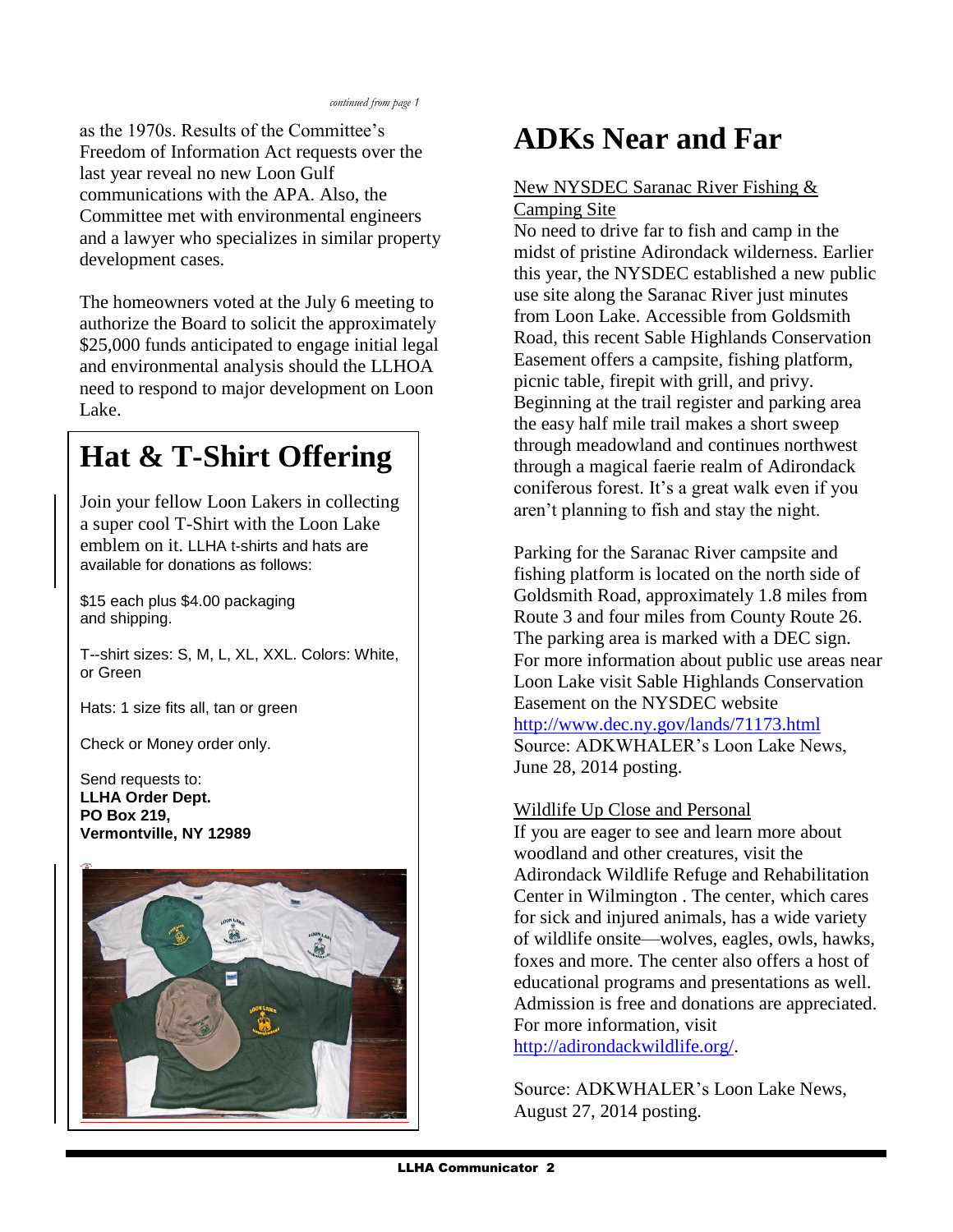time, Champlain Oil and Gas only has a quit claim deed for the mineral rights conveyed to them for \$1 in 2011 from the remains of a bankrupt company, LTV Steel. Yes, they bought the mineral rights for \$1 and are offering to sell these rights to homeowners for \$5000 a pop. For those who may not know what a quit claim deed is, it can be summed up as "we think we own it but cannot prove it" deed, as opposed to a warrantee deed which, in essence, guarantees title. This is important because all of LTV Steel's assets were transferred to International Steel Group in 2002 and, since mining in the Loon Lake, Lyon Mountain, and other ADK areas have been for iron ore, it is arguably the case that Champlain Gas and Oil do not have valid title. As the letter from the law firm indicates, the Supreme Court of Franklin County will have to render a judgment on the validity of the claim.

We have more information, including the letter from Champlain Gas and Oil and the quit claim deed posted to the Loon Lake Homeowners Association website on the news page, or access by direct link at [http://loonlakehoa.org/MineralRights.html.](http://loonlakehoa.org/MineralRights.html) We urge "caveat emptor," i.e., let the buyer beware. If you have title insurance, you may want to turn this over to the title insurance company.

Remember, the deed does not allow them to mine from the surface of your property, only underneath it. It is highly doubtful that the Adirondack Park Agency would ever permit mining so close to the lake and its fragile environment. The preservation the park is specified in the New York State Constitution. And, as Tom Bartiss points out, the geology of our properties is not conducive to underground mining: the water table is high since the properties surround a lake and the soil type is dominant to Haplorthods, which fall under Glacial Outwash and Deltic sand. This would make mining these properties cost prohibitive.

## **No Aquatic Plant Invasive Species in Loon Lake**

On August 18, 2014 a Paul Smith's Adirondack Watershed Institute team conducted the sixth consecutive aquatic plant survey of Loon Lake. The objectives of the survey were to determine if the lake is home to any aquatic nuisance species and to map the native aquatic plant beds, quantifying the species.

The methodology involved a combination of visual observation and rake toss. First the team conducted a visual survey then it deployed a double-sided plant rake. The rake is tossed into the water and dragged a short distance across the bottom of the lake. The team notes any plant material the rake retrieves. This two-step procedure is repeated as the team canoes around the lake, mapping the locations it has sampled and recording the data.

Once again, no non-native or invasive plants were detected in the lake. The plant community of Loon Lake is typical of low alkaline lakes of the northcentral Adirondacks.

A copy of the 2014 report is available on the Loon Lake Homeowners Association website: <http://loonlakehoa.org/news.html>

# **Invasive Species Donations**

The invasive species monitoring program at Loon Lake is funded through your donations. Please see the enclosed letter and donation form.

Your donations can be mailed to: **LOON LAKE HOMEOWNERS ASSOCIATION PO BOX 219 VERMONTVILLE, NY 12989**

We need your support and thank you!